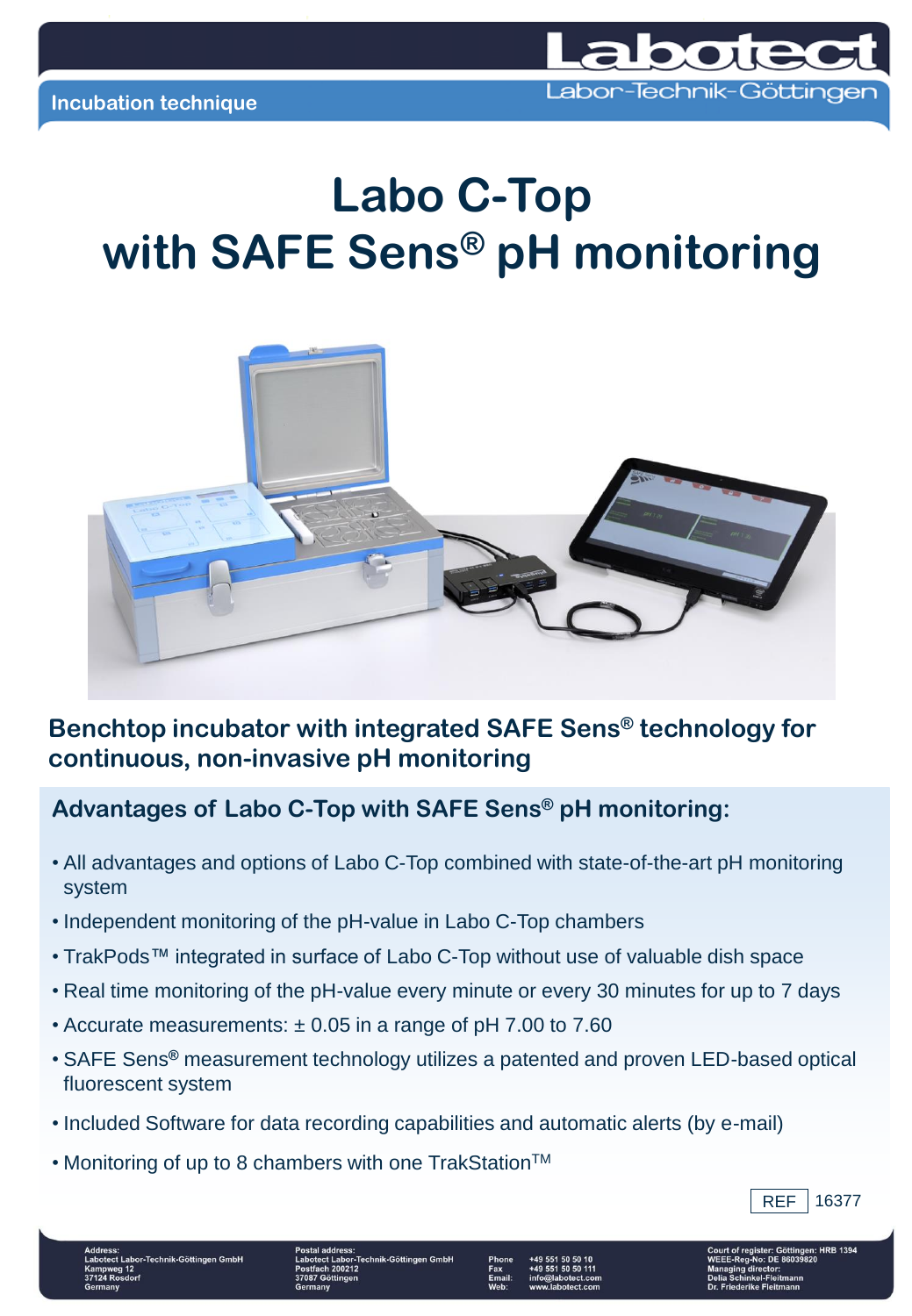

## **Incubation technique**

## **Product features of Labo C-Top with SAFE Sens® pH monitoring:**

- Changes in pH immediately visible due to continuous monitoring
- Monitoring without staff intervention and lid opening
- No petri-dish required (non-invasive)
- No costly, time consuming calibration required:
	- One qc<sup>2</sup> alignment tool needed per laboratory
	- Automatically adjusts fluorescent signal to restore to factory settings
	- No outside calibration services required, no incubator down time



## **Options for Labo C-Top with SAFE Sens® pH monitoring system**

- Integrated SAFE Sens**®** TrakPod™ either on both sides or side of choice
- With or without SAFE Sens**®** TrakStationTM
- Labo C-Top with lockable lids
- Labo C-Top with second gas inlet



Open Labo C-Top with SAFE Sens® sv<sup>2</sup>-sensor (red marking)

## **Technical data of Labo C-Top:**

### **Exterior:**

 $\bullet$  Dimensions 403 x 225 x 155 mm (w x d x h)

#### Weight 8.8 kgs **Interior:**

- Two chambers with 0.5 liters each
- Mixed load possible

### **Temperature:**

- Overall heating from top and bottom of each chamber
	- Range 30 °C 42 °C from 7 °C above ambient temperature
	- Stability / uniformity ± 0.1 °C / 0.3 °C

### **Gassing:**

- Premixed gas
- Gas flow adjustable between 20 ml/min and 30 ml/min
- Flow rate after opening the lid (automatic gas purge):

### 250 ml/min for 3 minutes

### **Connection values:**

- 110 230 V AC, 50/60 Hz, 100 VA
- Primary pressure for gas 0.8 bar

### Ambient temperature 18 °C – 30 °C **Classification:**

## Safety class I

- Class IIa for every usage according to EC Directive 93/42/EEC
- Device is compliant to EN 61010

or-Technik-Göttingen GmbH

.<br>-Technik-Göttingen GmbH 10212



 $: HRB$  1394